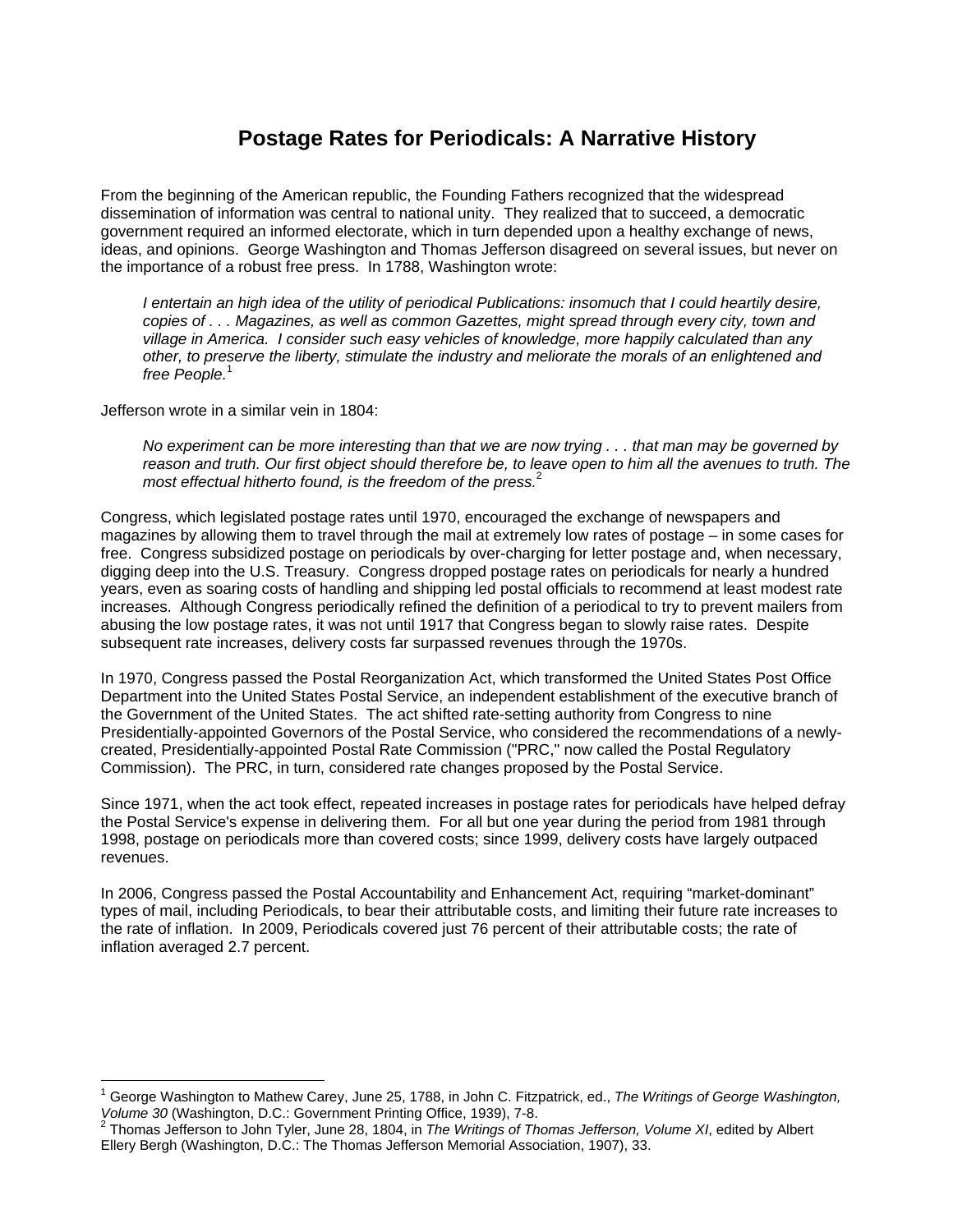### **Rate Legislation to 1863**

*A popular Government, without popular information, or the means of acquiring it, is but a Prologue to a Farce or a tragedy; or, perhaps both.* James Madison, 1822<sup>3</sup>

Because news was considered crucial to an informed electorate, the first major postal law, passed in 1792, provided for the carriage of newspapers to subscribers for the relatively rock-bottom rate of either 1 cent (for up to 100 miles) or 1.5 cents (for more than 100 miles) (1 Stat. 238). Postage for letters, by contrast, cost at least 6 to 25 cents, depending on distance traveled. The 1792 law also allowed newspaper printers to send each other newspapers for free, facilitating the spread of national and foreign news outward from the seat of government.<sup>4</sup>

When the 1.5-cent rate was alleged to inhibit newspaper circulation, President George Washington told Congress to look into it, stating that if it "be found to be the fact, a full conviction of the importance of facilitating the circulation of political intelligence and information will, I doubt not, lead to the application of a remedy."<sup>5</sup> Washington would have preferred that newspapers and other periodicals travel *entirely* free of  $charge.<sup>6</sup>$ 

In 1794, while retaining high postage rates for letters, Congress lowered the rate for in-state newspapers to 1 cent and also gave magazines preferred rates – from 1 to 2 cents, depending on distance traveled (1 Stat. 362).

Low – or no – postage on newspapers translated to high circulation. In the early 1830s Frenchman Alexis de Tocqueville, touring the United States, observed that "nothing is easier than to set up a newspaper, as a small number of subscribers suffices to defray the expenses. . . . In America there is scarcely a hamlet that has not its newspaper."<sup>7</sup> Historian Charles Sellers noted that "by 1840 the United States had more newspapers than any other country."<sup>8</sup> Partly as a consequence of high newspaper readership, Americans enjoyed a high literacy rate  $-91$  percent of white adults in 1840.<sup>9</sup>

From 1845 to 1847, Congress allowed newspapers to travel for free for up to 30 miles (5 Stat. 733; 9 Stat. 202). Effective June 30, 1851, weekly newspapers were delivered for free within their county of publication, and postage rates for newspapers were charged on a quarterly basis, with the net effect that rates for newspapers travelling less than 1,000 miles were lowered – in some cases by more than 50 percent.<sup>1</sup> Rates for magazines travelling less than 1,500 miles were also lowered, by 20 to 60 percent; if subscribers prepaid on a quarterly basis, postage rates were halved (9 Stat. 588).

 3 Letter from James Madison to W. T. Barry, August 4, 1822, in Gaillard Hunt, ed., *The Writings of James Madison, Volume IX* (New York, NY: G. P. Putnam's Sons, 1910), 103. 4

Through the early 1800s, the content of local newspapers consisted largely of national and foreign news stories clipped from newspapers exchanged for free in this manner. See Richard B. Kielbowicz, *News in the Mail: The Press, Post*  Office, and Public Information, 1700-1860s (Westport, CT: Greenwood Press, 1989), 141-155.

George Washington, Fourth Annual Message to Congress, November 6, 1792. From University of California, *American Presidency Project* http://www.presidency.ucsb.edu/ws/index.php?pid=29434 (accessed May 28, 2008).

In 1789, Washington wrote "I need not say how satisfactory it would be, to gratify the useful curiousity of our citizens by conveyance of News Papers and periodical Publications in the public vehicles without expence." Washington's proposed address to Congress, April 1789, in John C. Fitzpatrick, ed., *The Writings of George Washington, Volume 30* (Washington, D.C.: Government Printing Office, 1939), 305. In 1793, in his Fifth Annual Address, Washington stated "I cannot forebear to recommend a repeal of the tax on the transportation of public prints." By "tax" he meant postage, and by "public prints," newspapers (see Rita Lloyd Moroney, "A Study of the Intent of Legislation on Second-Class Mail,"

United States Postal Service, Washington, D.C., July 1977). 7 Alexis de Tocqueville, *Democracy in America, The Henry Reeve Text as Revised by Francis Bowen, Now Further Corrected and Edited with Introduction, Editorial Notes, and Bibliographies by Phillips Bradley* (New York, NY: Alfred A. Knopf, 1993), 1:186.<br><sup>8</sup> Citad in Christanhol

Cited in Christopher W. Shaw's *Preserving the People's Post Office* (Washington, DC: Essential Books, 2006), 63. 9

<sup>&</sup>lt;sup>9</sup> Lee Soltow and Edward Stevens, *The Rise of Literacy and the Common School in the United States: A Socioeconomic* Analysis to 1870 (Chicago, IL: The University of Chicago Press, 1981), 155-159.<br><sup>10</sup> 9 Stat. 588. Free in-county delivery of weekly newspapers, as well as publishers' free exchange of papers, was

abolished effective June 30, 1873 (17 Stat. 559). The Act of June 23, 1874 (18 Stat. 233), reintroduced free in-county delivery of newspapers, without specifying frequency, and this privilege continued until 1963, although postage was charged if the delivery office provided free home delivery of mail.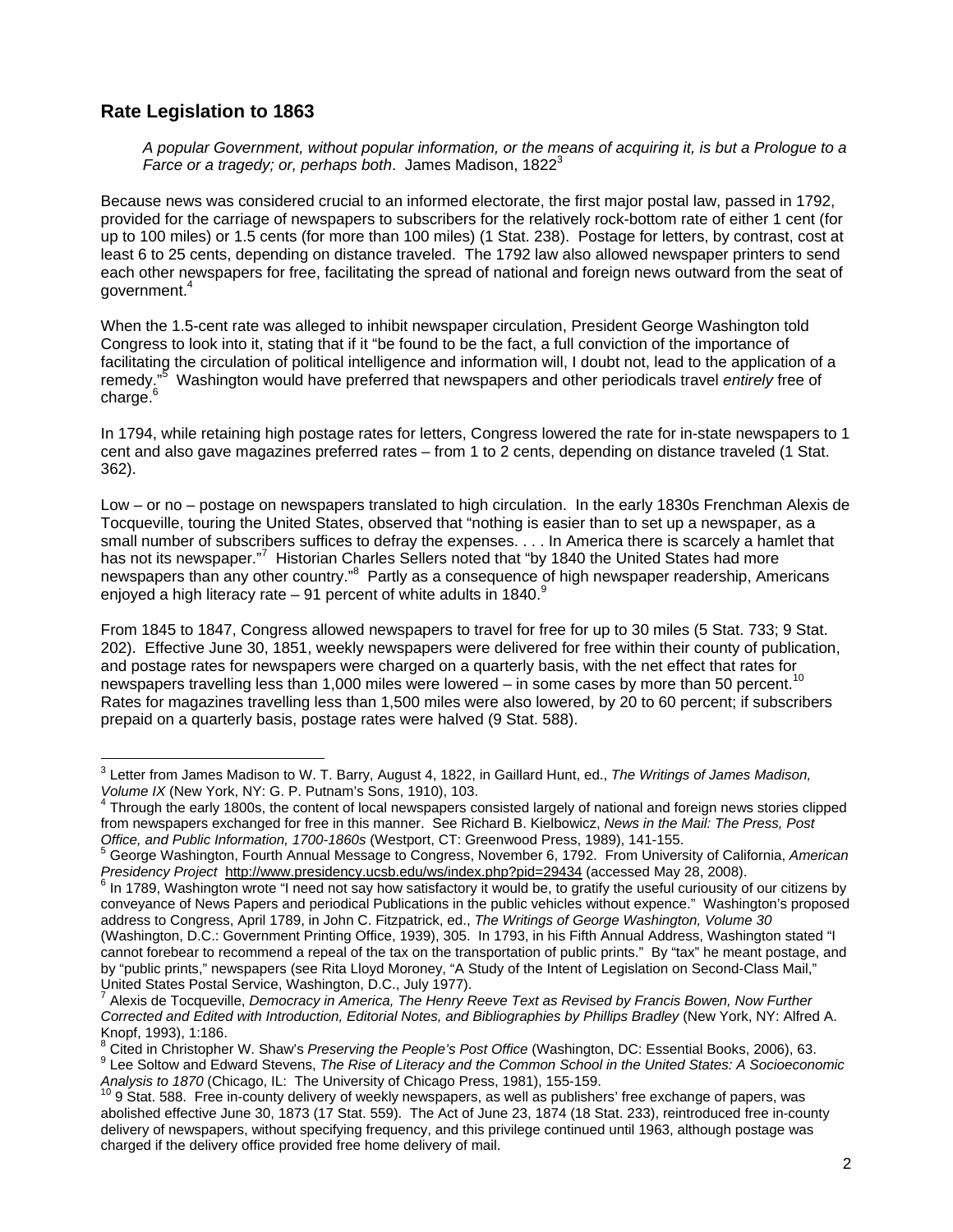Effective September 30, 1852, magazines enjoyed the same low rate as newspapers: traveling within state, half a cent; to other states, one cent (10 Stat. 38-39). In most cases this resulted in a rate reduction of from 33 to 50 percent from 1850 rates. At the same time, rates were halved if prepaid quarterly or yearly in advance. So, for example, postage for a newspaper traveling from New York City to a Washington, D.C., subscriber, cost 1.5 cents in 1850, but only 1 cent in 1852, and half that if prepaid.

#### **Second-Class Mail Rates, 1863 to 1918**

*The public press is a great power in this country. No public man would seek to engage in a contest*  with them. Senator John Sherman of Ohio, 1874<sup>11</sup>

In 1863, mail was divided into classes – periodicals constituted the second class, defined as "all mailable matter exclusively in print, and regularly issued at stated periods, without addition by writing, mark, or sign," and qualifying for second-class rates if issued "from a known office of publication, and sent to regular subscribers" (12 Stat. 705-707). For the first time, distance was not a factor in determining postage rates. The net effect was a per-issue delivery cost of less than half a cent, unless the periodical was published less than weekly, in which case postage cost one cent. Postage for second-class mail was to be prepaid by either the mailer or the recipient on a quarterly to annual basis, although this requirement was apparently routinely ignored by postmasters, resulting in unintentional free delivery for many customers.

Because postmasters often did not or could not collect postage from addressees, Congress mandated prepayment of postage by publishers effective January 1, 1875, and set a bulk postage rate of two cents a pound for weeklies, and three cents a pound for less frequently issued periodicals (18 Stat. 232-233).

In 1879, after consulting at length with the publishing industry, Congress further liberalized the terms of second-class mail delivery: it extended the two-cent-per-pound rate to all periodicals, regardless of frequency of issue, and extended free in-county delivery (formerly restricted to newspapers) to all periodicals. However, Congress did raise in-county delivery rates for other-than-weekly periodicals, and refine the criteria to be met by a publication for admission to the second class:

*First. It must regularly be issued at stated intervals, as frequently as four times a year, and bear a date of issue, and be numbered consecutively.* 

*Second. It must be issued from a known office of publication* 

*Third. It must be formed of printed paper sheets, without board, cloth, leather, or other substantial binding, such as distinguish printed books for preservation from periodical publications.* 

*Fourth. It must be originated and published for the dissemination of information of a public character, or devoted to literature, the sciences, arts, or some special industry, and having a legitimate list of subscribers;* Provided, however, *That nothing herein contained shall be so construed as to admit to the second class rate regular publications designed primarily for advertising purposes, or for free circulation, or for circulation at nominal rates*. 13

Representative Joseph Cannon of Illinois acknowledged that second-class mail traveled nearly for free, paying "only one-seventeenth of its cost," but concluded that newspapers and periodicals merited low rates because they were "a means for information and education of the people."14

In 1885, the two-cent-per-pound rate for regular second-class mail was cut in half, to one cent (23 Stat. 387).<sup>15</sup> In 1894, the description of publications entitled to second-class rates was enlarged to include those issued by non-profit organizations.<sup>1</sup>

<sup>&</sup>lt;sup>11</sup> Congressional Record (43<sup>rd</sup> Congress 1<sup>st</sup> Session), June 22, 1874, Vol. 2, Part 6, 5348.

<sup>11</sup> *Congressional Record* (43rd Congress 1st Session), June 22, 1874, Vol. 2, Part 6, 5348. **<sup>12</sup>** Jane Kennedy, "Development of Postal Rates: 1845-1955," *Land Economics*, vol. 33, no. 2 (May 1957), 98. Kennedy estimated that 40 percent of newspapers and magazines (other than free in-county) traveled essentially postage-free in 1874 because postmasters failed to collect the postage.

<sup>&</sup>lt;sup>13</sup> 20 Stat. 359. The Act of March 3, 1879, provided that other-than-weekly periodicals deposited at a Post Office for delivery by its city carriers were charged the relatively higher rates of 1 or 2 cents per copy, depending on weight (20 Stat. 361), whereas the per-pound rate netted a per-issue cost of less than half a cent.

<sup>14</sup> *Congressional Record – House* (45th Congress, 3rd Session), January 23, 1879, Vol. 8, Part 1, 692.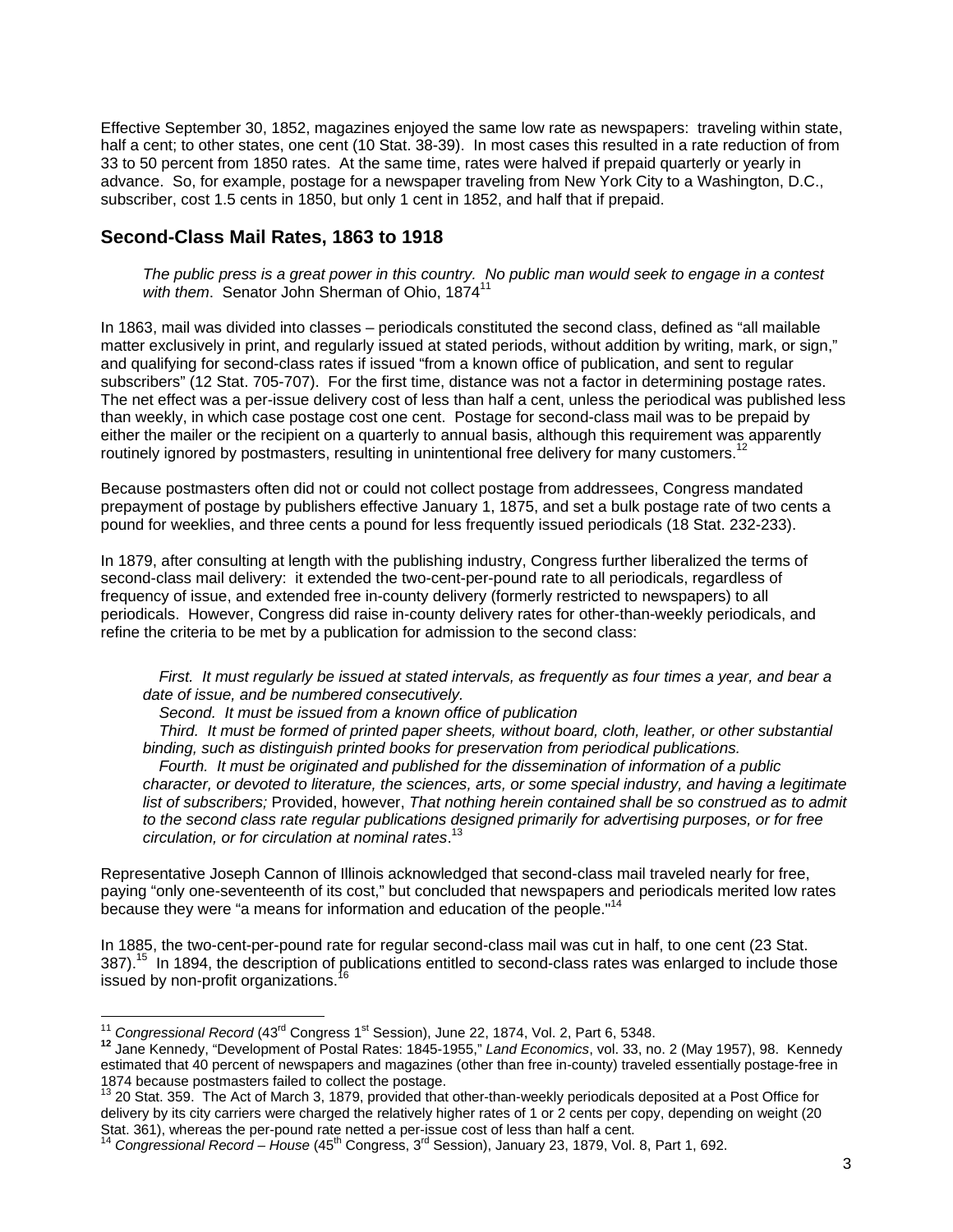Between 1885 and 1915, to the dismay of postal officials, second-class mail volume increased by a factor of twelve, while First-Class Mail volume grew by only six- to seven-fold.<sup>17</sup> Not only did increasing volumes of the least-remunerative class of mail burden the delivery network, but – to make a bad situation worse – postal officials estimated that up to half of the mail traveling at second-class rate did not truly qualify. In 1889, Postmaster General John Wanamaker noted that "to realize the benefit of the cheaper rate of postage, a fertility of expedients has been developed to evade the law."<sup>18</sup> Books masqueraded as serials; advertising circulars were disguised as periodicals. In 1891, Wanamaker estimated that there were "probably 50,000 tons of so-called serials" mailed each year at the penny-a-pound rate, adding a million dollars a year to the postal deficit.<sup>19</sup> In 1901, Postmaster General Charles Emory Smith called "the perversion and abuse of the privilege accorded by law to second-class matter . . . the one great overshadowing evil of the service."<sup>2</sup>

As volumes rose, so did the vast deficits created by artificially low rates**.** Second-class matter, which publishers paid a penny per pound to mail, cost the Post Office Department an estimated five to eight cents a pound to deliver, leading to estimated losses of from \$17 million in 1894 to \$27 million in 1905.<sup>21</sup> Alarmed, Congress appointed special commissions in 1906 and 1911 to study the growing problem. Both commissions recommended rate increases, as well as better cost studies to inform rate-making. In 1912, the Hughes Commission stated further that

*All classes of mail are carried for the common convenience of the public, and in determining the apportionment of cost, each should be charged with its proper share of the total expense.*<sup>22</sup>

President William H. Taft also recommended that rates be increased:

*That newspapers and magazines have been potent agencies for the dissemination of public*  intelligence and have consequently borne a worthy part in the development of the country all must *admit; but it is likewise true that the original purpose of Congress in providing for them a subvention by way of nominal postal charges in consideration of their value as mediums of public information ought*  not to prevent an increase, because they are now not only educational but highly profitable.<sup>23</sup>

Recommendations for rate increases were not heeded; the publishers' penny-per-pound rate persisted.

#### **Rate Legislation, 1918 to 1970**

*Postal rates for second class [mail] . . . have for nearly a century presented a problem to the Congress which has remained unsolved.* Charles A. Heiss, Special Consultant to the Post Office Department,  $1945^{24}$ 

It took a war for Congress to finally begin to curb the enormous subsidies granted publishers in the form of rock-bottom postage rates. To help fund the U.S. entry into World War I, the War Revenue Act of October 3,

<sup>&</sup>lt;sup>15</sup> "Regular" here and in later, similar instances refers to matter mailed outside its county of origin, a usage adopted by Congress in 1967 (81 Stat. 618).

<sup>16</sup> Eligible organizations included benevolent or fraternal societies with 1,000+ members, as well as institutions of learning, trade unions, professional societies, and state boards of health; their publications were eligible if they were intended "to further the purposes of such organizations" (28 Stat. 105). In 1912, publications issued by "State boards or departments of public charities and corrections" were included, and publications of non-profits were explicitly permitted to contain advertising (37 Stat. 551).

<sup>&</sup>lt;sup>17</sup> Kennedy, 100.<br><sup>18</sup> Annual Report of the Postmaster General, 1889, 43.<br><sup>19</sup> Annual Report of the Postmaster General, 1891, 106. At the time books would have properly been sent as third-class<br>mail at a rate that was eig

<sup>&</sup>lt;sup>20</sup> Annual Report of the Postmaster General, 1901, 12.<br><sup>21</sup> Message of the President Transmitting the Annual Report of the Postmaster General for the Fiscal Year Ended June *30, 1911 and the Report of the Commission on Second-Class Mail Matter, February 22, 1912* (Washington, D.C., 1912), 65.<br><sup>22</sup> Ibid., 131.

<sup>23</sup> Ibid., 131.<br><sup>23</sup> Ibid., 11.<br><sup>24</sup> Charles Augustus Heiss and E. J. Walsh, *Memoranda Regarding Second Class Matter, July 3, 1945*, 11 (USPS Library)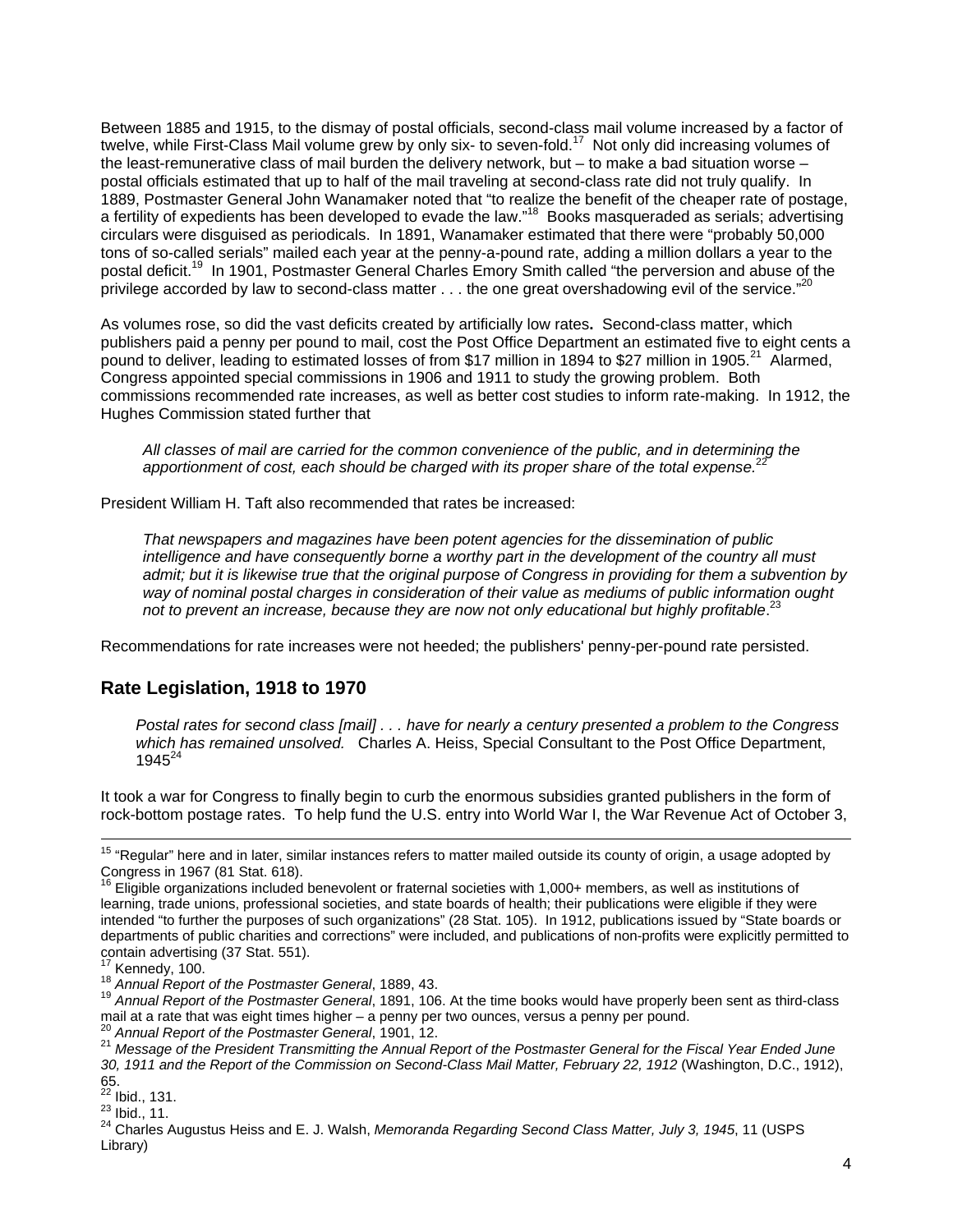1917 (40 Stat. 327-328), in addition to greatly increasing citizens' income taxes, included increases in second-class postage rates for publications traveling outside their county of origin, to be phased in annually from 1918 through 1921. It also introduced higher rates, based on Parcel Post zones, for the advertising portions of these publications (if in excess of 5 percent), and lower rates for publications issued by non-profit organizations.<sup>25</sup> The per-pound rate for the reading portion of publications traveling outside the county of origin was raised to 1.25 cents in 1918 and to 1.5 cents in 1921. In 1918, advertising content was charged from 1.25 to 3.25 cents; rates increased annually until by the end of 1921 they were from 2 to 10 cents per pound. Although by one estimate the cumulative effect of these increases brought average second-class postage to no more than 2 cents per pound – the rate that had existed prior to 1885 – publishers squawked, prophesying, if not the death of newspapers, the destruction of an informed electorate.<sup>26</sup>

Despite publishers' fears, their industry not only survived, but thrived. Second-class mail volume continued to rise, from 1.2 billion pounds in 1918, to 1.6 billion pounds in 1928, to 1.4 billion pounds in 1938, to 2.1 billion pounds in 1948.<sup>27</sup> The 1.5 cent per-pound rate for the reading portion of publications traveling outside their county of origin remained in effect from July 1921 until the 1950s.<sup>28</sup> Meanwhile, the postal deficit, which had averaged \$65 million annually between the world wars, exceeded \$129 million in 1946, and soared to more than \$545 million in 1950.<sup>29</sup> Although most of the post-war deficit was fueled by employee salary increases enacted by Congress during and after the war, more than \$190 million of the 1950 loss was attributed to second-class mail.<sup>30</sup>

In February 1951, in a special message to Congress, President Harry S. Truman argued at length for a rate increase:

*In fiscal year 1952 . . . newspaper and magazine publishers will have 200 million dollars – or 80 percent – of their postal costs paid for them by the general public. . .* 

*These rates were intentionally set low, when they were established, in order to encourage the spread of information and education among our citizens. This is still a desirable object, but clearly does not warrant a subsidy as extreme as that which now exists. . .* 

*The large-circulation magazines which carry many pages of advertising pay a somewhat higher rate of postage, but one which is still only a small fraction of what it costs the postal service to handle these magazines. This means, in plain fact, under present postal rates, the general taxpayers are generously subsidizing the advertisers . . . Surely advertising was not part of the public information and education which the Congress intended to subsidize . . .* 

*Newspapers and magazine publishers have substantially increased their subscription and advertising rates in recent years – in many cases doubling or tripling these rates. Second-class postage rates, on the other hand, are close to the average level of 1879. . .* 

 $\overline{a}$ 

 $^{25}$  From April 15, 1925, to April 1, 1952, non-profit periodicals were charged the same rate as the reading portion of regular periodicals, although they were exempt from higher zoned charges for advertising content. Non-profit periodicals received cheaper rates again beginning in 1952; beginning in 1968 they became liable for higher zoned charges for advertising content, although at less than regular rates (43 Stat. 1066; 65 Stat. 672; 81 Stat. 616).<br><sup>26</sup> Jane Kennedy, in "Development of Postal Rates: 1845-1955" (*Land Economics*, vol. 33, no. 2, May 1957, 100),

estimated that the cumulative average per-pound rate was two cents. For publishers' reactions, see, for example, "Common Sense About Second-Class Postage Rates," *The New York Times*, May 3, 1918, 14; and "Second Class Mail<br>Rates Attacked," *The Boston Globe*, February 11, 1920, 3.<br><sup>27</sup> Mail volume fell in the 1920s due to the Creat

<sup>&</sup>lt;sup>27</sup> Mail volume fell in the 1930s due to the Great Depression.<br><sup>28</sup> The rate for advertising content fluctuated. The Act of February 28, 1925, effective April 15, 1925, increased the postage rate for advertising matter going to the  $4<sup>th</sup>$  zone, but lowered such rates for the  $6<sup>th</sup>$  and  $8<sup>th</sup>$  zone (43 Stat. 1066). The Act of May 29, 1928, effective July 1, 1928, lowered rates on the advertising portion of periodicals by 25 to 50 percent, but increased postage rates when there were more than 32 copies of publications to the pound (45 Stat. 940- 941). In 1932, rates for advertising content were raised, in 1934 they were lowered. [For further details on rates to 1956, see Post Office Department Publication 15, *United States Domestic Postage Rates, 1789 to 1956*, (Washington, D.C.:<br>Government Printing Office, 1956).]

<sup>&</sup>lt;sup>29</sup> Statistics extrapolated from Annual Report of the Postmaster General, 1970, 140.<br><sup>30</sup> United States Post Office Department, Cost Ascertainment Report, 1950 (Washington, D.C.: Government Printing Office, 1950), 12.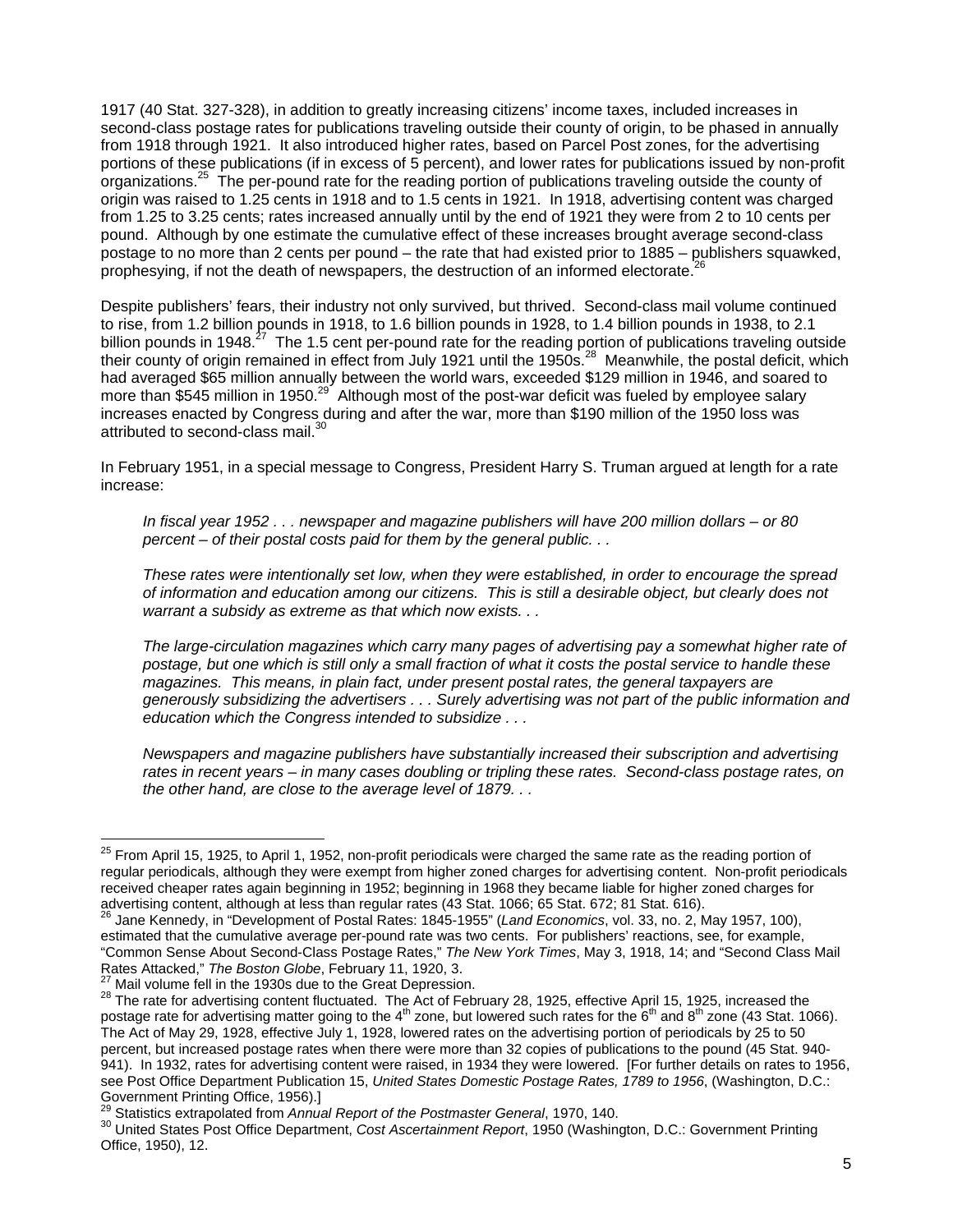*As a matter of long-term policy, second-class mail should be brought gradually toward self-sufficiency in postal revenues*. 31

Congress acted later the same year, raising regular second-class rates by 30 percent, phased in over three years to give publishers time to adjust. Congress raised rates again in 1958, 1962, and 1967, again over three-year periods, as follows:

–Act of October 30, 1951 (65 Stat. 672), fully effective April 1, 1954: both reading and advertising portions, + 30% –Act of May 27, 1958 (72 Stat. 139), fully effective January 1, 1961: reading, + 28%; advertising, + 54% –Act of October 11, 1962 (76 Stat. 833), fully effective January 1, 1965: reading, + 12%; advertising, + 0 to 30% –Act of December 16, 1967 (81 Stat. 617), fully effective January 1, 1970: reading, + 21%; advertising, + 21 to 24%

In all, these increases raised the per-pound rate for the reading portion of regular second-class periodicals from 1.5 in 1950 to 3.4 cents in 1970, and for the advertising portion from a range of 1.5 to 7 cents, to a range of 5.2 to 17 cents per pound. In-county publications, meanwhile, saw less frequent and more modest rate increases – free postage at non-delivery offices was supplanted by a nominal charge of 1 cent per pound in 1963; by 1970 the rate had been raised to 1.5 cents per pound.

The Act of October 30, 1951, also set a minimum rate for each individually addressed copy at one-eighth of one cent, and defined what constituted a publication "designed primarily for advertising" (excluded from second-class rates since 1879) – those "having over 75 per centum advertising in more than one-half of their issues during any twelve months' period" (65 Stat. 672-673).

Simultaneous with its passage of the 1958 rate act, Congress passed the Postal Policy Act, formally enunciating its policy on the Post Office. The Postal Policy Act of 1958 declared, first of all, that "the post office is a public service." In the act Congress acknowledged that the Post Office Department performed many functions which did not make financial sense, but were public services which "could only be justified as being in the national welfare" (72 Stat. 134). Congress stated that the costs of these public services should not be borne by mail users but rather by the U.S. Government, to be paid directly out of the U.S. Treasury. Among the public services identified by Congress were free (and later, reduced-rate) in-county mailing of periodicals and reduced postage rates for classroom publications as well as for periodicals mailed by nonprofit organizations. The Postal Policy Act of 1958 also declared that postal rates and fees should be adjusted periodically to ensure that postal revenues covered costs, "less the amount deemed to be attributable to the performance of public services," and that in setting rates, consideration should be given to:

*(A) the preservation of the inherent advantages of the postal service in the promotion of social, cultural, intellectual, and commercial intercourse among the people of the United States;* 

*(B) the development and maintenance of a postal service adapted to the present needs, and adaptable to the future needs, of the people of the United States;* 

*(C) the promotion of adequate, economical, and efficient postal service at reasonable and equitable rates and fees;* 

*(D) the effect of postal services and the impact of postal rates and fees on users of the mails;* 

*(E) the requirements of the postal establishment with respect to the manner and form of preparation and presentation of mailings by the users of the various classes of mail service;* 

*(F) the value of the mail;* 

 $\overline{a}$ 

*(G) the value of time of delivery; and* 

*(H) the quality and character of the service rendered in terms of priority, secrecy, security, speed of transmission, use of facilities and manpower, and other pertinent factors.* (72 Stat. 136)

While the Postal Policy Act of 1958 did not require that each class of mail bear its attributable costs, it did state that "it would be an unfair burden upon any particular user or class of users of the mails to compel them to bear the expenses incurred by special rate considerations granted . . . to other users of the mails" (72 Stat. 135-136).

<sup>&</sup>lt;sup>31</sup> Harry S. Truman, Special Message to Congress on Increasing the Postal Rates, February 27, 1951. From University of California, *American Presidency Project.* www.presidency.ucsb.edu/ws/print.php?pid=14023 (accessed February 23, 2010).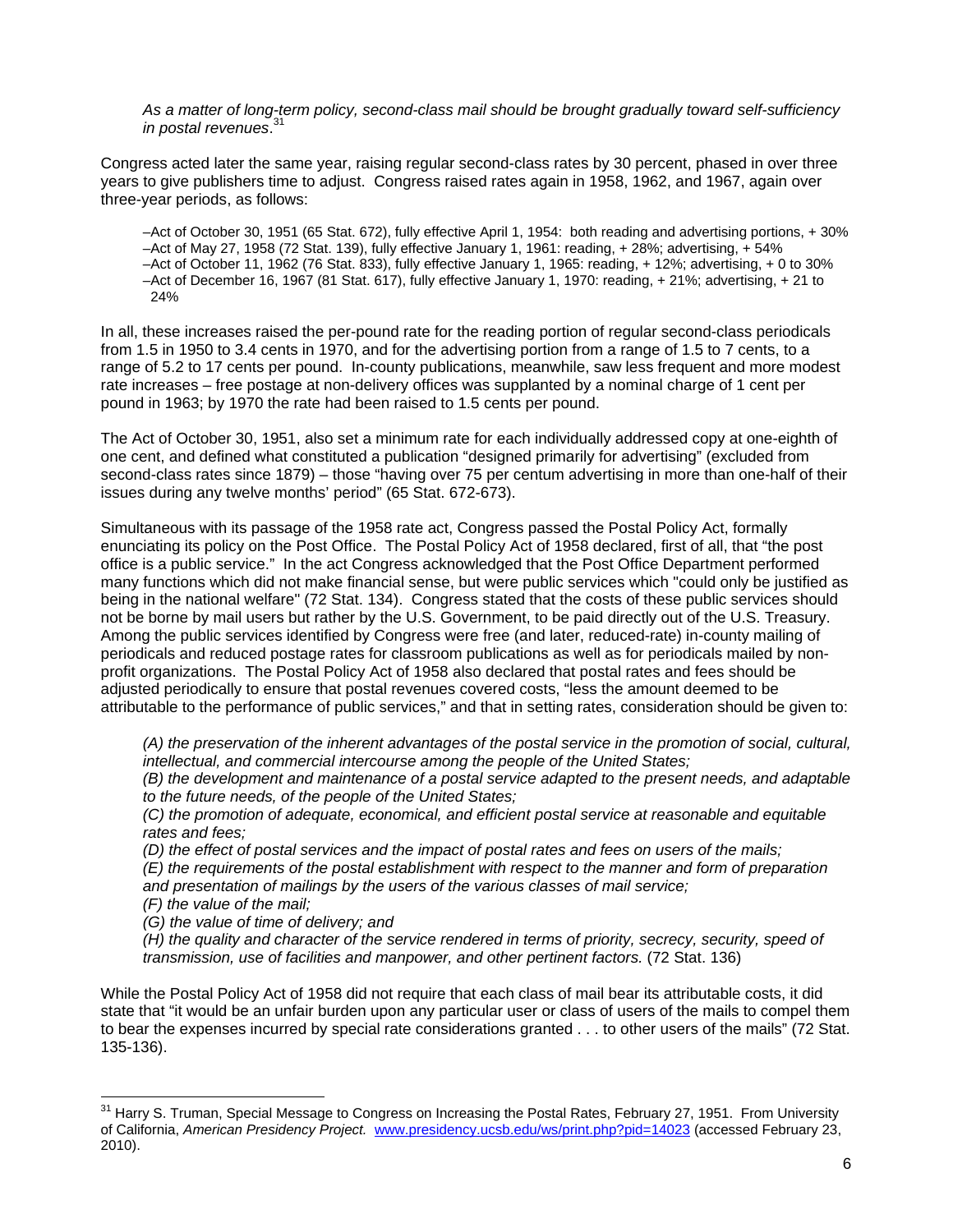The postage rate increases of the 1950s and 1960s boosted the contribution of second-class mail to postal finances, but its costs still far exceeded revenues. Congress allocated a subsidy for the "public service" elements of second-class mail service beginning in 1960, but even as the subsidy increased year by year, second-class mail revenues continued to underfund costs. In 1966, the percentage of its own costs covered by second-class mail (or "cost coverage"), including the subsidy, was 35 percent. Its real coverage was 24 percent.<sup>32</sup> In 1970, its cost coverage, including the subsidy, was 53 percent.

## **Rates Since Reorganization**

*It is a noteworthy fact that in no other activity, governmental or private, are conditions of prosperity or depression more quickly reflected than in the revenues of the postal establishment.*  Third Assistant Postmaster General Alexander M. Dockery, 1915<sup>33</sup>

Deepening postal deficits and logjams of mail at outdated postal facilities in the late 1960s convinced Congress to reorganize the nation's postal system. In 1970, Congress passed the Postal Reorganization Act, transforming the United States Post Office Department into the self-funding, quasi-independent United States Postal Service. The act shifted rate-setting authority to nine Presidentially-appointed Governors of the Postal Service, chosen to represent the public interest, who could accept, reject, return, or modify the recommendations of a newly-created, Presidentially-appointed Postal Rate Commission ("PRC," now called the Postal Regulatory Commission), which in turn considered rate changes proposed by the Postal Service. Congress gave the PRC challenging instructions: on the one hand, to base rates for each class of mail on "the costs attributable to that class," but to also consider, among other things, the value of the mail, the effect of rate increases on customers, and the availability of alternative delivery methods (84 Stat. 760-761). The Postal Reorganization Act also directed that any increase in regular second-class rates be phased in over a five-year period.

The Post Office Department temporarily increased second-class rates effective May 16, 1971, pending the decision of the PRC on a rate case it submitted in February.<sup>34</sup> The second-class rate structure was retained – i.e., lower rates for in-county and non-profit periodicals, and lower rates for reading versus advertising content, with the latter graduated by zone (travel distance). New to regular second-class rate calculations was a per-piece charge, added to the per-pound rate. In 1972, the Postal Service increased postage rates for regular second-class mail over a five-year period, so as to gradually bring them in line with costs.<sup>35</sup> The per-piece charge added in 1971 for regular second-class mail was retained.

Second-class rates rose nearly every year in the 1970s and 1980s – sometimes more than once a year. $36$ The regular per-pound rate for periodicals climbed from 4 cents in 1971, to 5 cents in 1974, to 8 cents in 1977, to 11 cents in 1978, and to 12.4 cents in 1988. The per-pound rate for advertising portions for the most distant zone climbed from 17.8 cents in 1971, to 17.9 cents in 1974, to 20.9 cents in 1977, to 27.8 cents in 1978, and to 30.2 cents in 1988. $^{37}$  Meanwhile, the in-county per-pound rate – subsidized by Congress as a public service through "revenue forgone" appropriations – remained below two cents until 1977, but more than quadrupled by mid-1988, to 9.4 cents.<sup>38</sup>

 $\overline{a}$ 

 $32$  Post Office Department, "Survey of Postal Rates, Submitted by the Postmaster General to the Senate and House of

Representatives Pursuant to Section 2304 of Title 39, United States Code," April 15, 1966, 44.<br><sup>33</sup> Annual Report of the Postmaster General, 1915, 241.<br><sup>34</sup> The United States Postal Service officially began operations on J

In 1974 Congress changed the five-year phase-in period to eight years, giving publishers until 1979 to pay their full share of delivery costs (88 Stat. 287).

<sup>&</sup>lt;sup>36</sup> Second-class rates remained steady in 1984, 1987, 1989. The Postal Service's "Domestic Rate History" lists all rate changes from 1970 through July 2009 (http://www.prc.gov/docs/63/63552/RateHist0709.xls, accessed February 17,  $2010$ ).

Since 1978, publishers have qualified for discounted postage rates if they presorted periodicals. Beginning in 1991, discounts have also applied if publishers entered periodicals into the mail system close to the point of delivery, and if they barcoded letter-size periodicals (larger barcoded periodicals became eligible for a discount in 1992). Since 2002, publishers have qualified for discounted rates if they entered periodicals into the mail system on pallets.

<sup>&</sup>quot;Revenue forgone" appropriations for second-class mail were phased out in the 1980s and ended with fiscal year 1993 (107 Stat. 1267). For further information, see the Congressional Research Service's Report for Congress RS21025, December 28, 2005, "The Postal Revenue Forgone Appropriation: Overview and Current Issues," by Nye Stevens.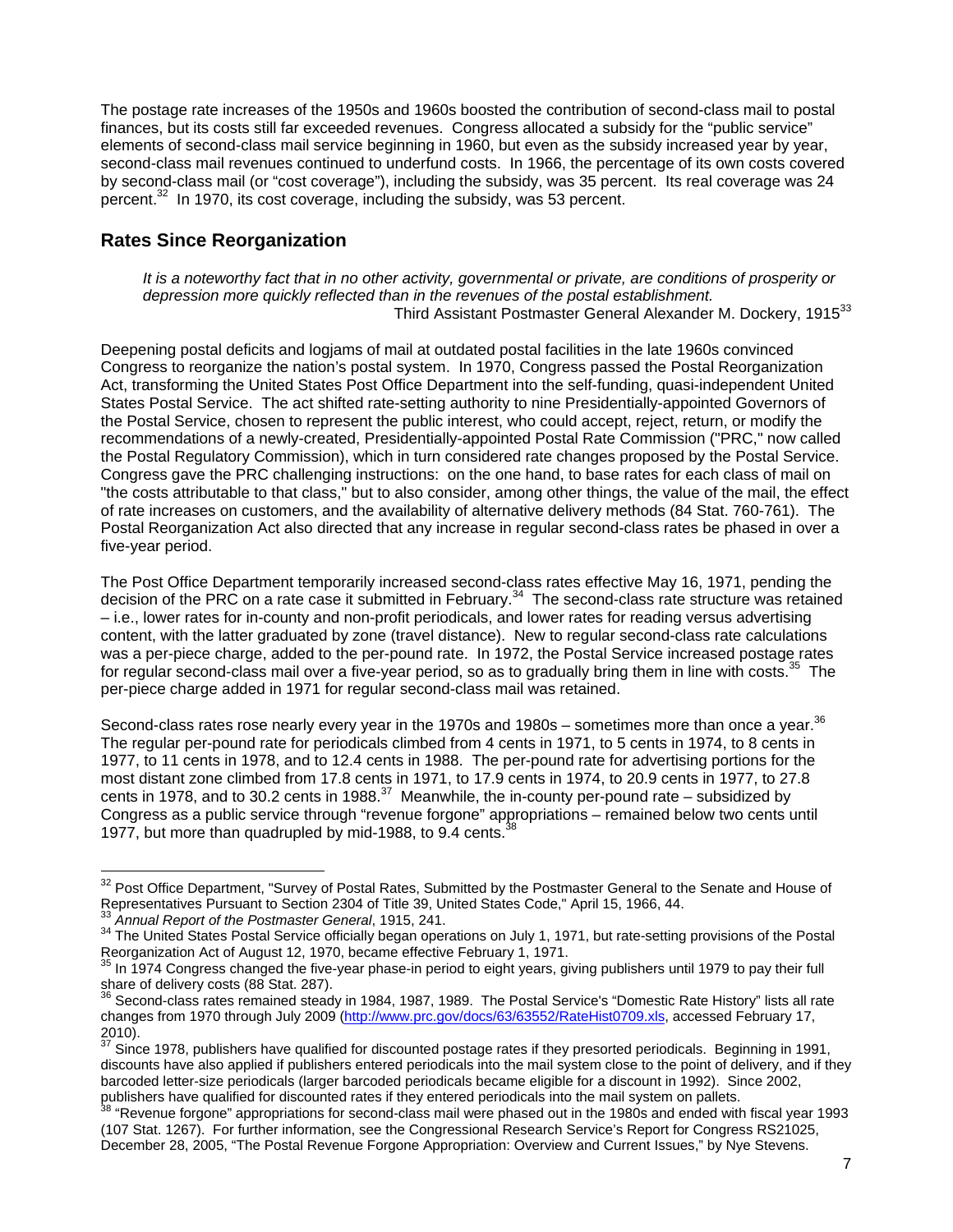Repeated rate increases helped defray handling costs, and for all but one year during the period from 1981 through 1998, postage on periodicals more than covered costs. (See Chart 1: "Annual Cost Coverage of Periodicals, 1960 to 2009," on the next page.) Second-class rates increased annually from 1991 through 1999.<sup>39</sup> On July 1, 1996, "second-class mail" was renamed "Periodicals." Since 1999, revenue from the Periodicals class has covered its costs only once, in 2003.

In December 2006, after several years of discussion and study, Congress passed the Postal Accountability and Enhancement Act. Among other things, the act gave the Postal Service greater flexibility in setting rates, but capped rate increases for "market-dominant" types of mail (responsible for about 99 percent of mail volume and 84 percent of revenue), at the rate of inflation, absent "extraordinary or exceptional circumstances" (120 Stat. 3203). At the same time, it required market-dominant types of mail, which included Periodicals, to bear their attributable costs. In 2009, Periodicals covered about 76 percent of their costs – falling short by more than \$600 million – while the rate of inflation was less than 3 percent.

In recent years, the twin pressures of the economic recession and the diversion of communications to electronic media have presented financial challenges to both the Postal Service and the newspaper and magazine industry. The annual number of periodicals mailed has plummeted by more than 20 percent since 2001, from 10,077.4 million in 2001 to 7,953.7 million in 2009 – a level not seen since 1960. (See Chart 2: "Number of Periodicals Mailed Annually, 1960 to 2009," on the next page.) Volumes of other classes of mail have fallen just as dramatically.<sup>40</sup> In 2009, the Postal Service suffered a net loss of \$3.8 billion.

In July 2009, the Government Accountability Office placed the Postal Service on its "high-risk" list, advising Congress that the Postal Service "must align its costs with revenues" – a task GAO considers critical, given the Postal Service's "vital role in the U.S. economy."<sup>41</sup> In March 2010, Postmaster General John Potter outlined a far-reaching plan to ensure the future viability of the Postal Service. Among other things, the plan called for basing postage rates for market-dominant types of mail on both the demand for such products, and their costs, rather than capping prices at the rate of inflation.

 $\overline{a}$ 

 $39$  Second-class rates remained steady in the following years: 1984, 1987, 1989, 1990, 2000, 2003, 2004, and 2005. The Postal Service's "Domestic Rate History" lists all rate changes from 1970 through July 2009<br>(http://www.prc.gov/docs/63/63552/RateHist0709.xls, accessed February 17, 2010).

<sup>&</sup>lt;sup>40</sup>The annual volume of First-Class Mail – the most remunerative type – fell by more than 19 percent from 2001 to 2009.<br><sup>41</sup> United States Government Accountability Office, GAO-09-958T, August 6, 2009, U.S. Postal Service *Urgently Needed to Achieve Financial Viability*, (ii, 4).